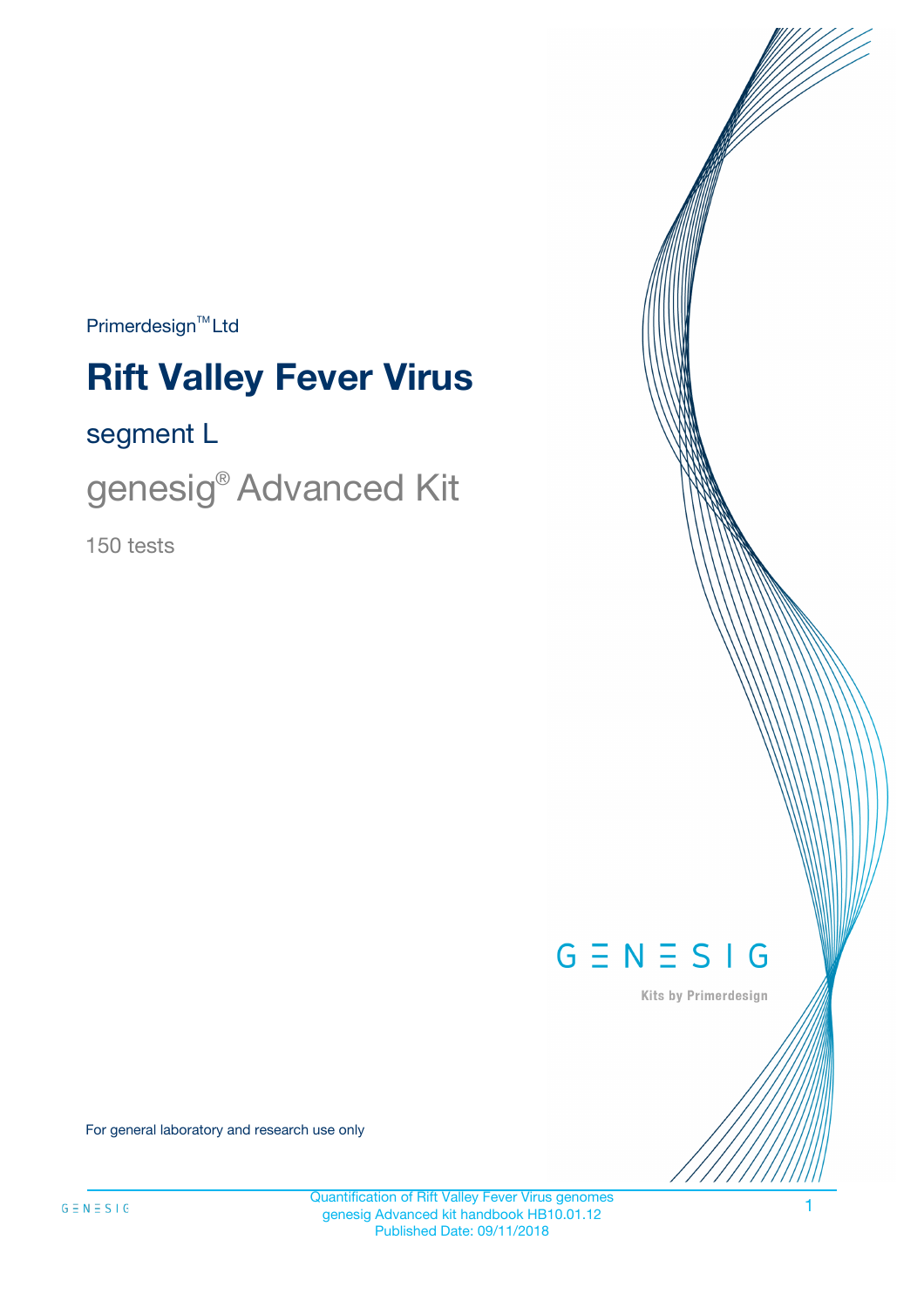### Introduction to Rift Valley Fever Virus

Rift Valley fever is an arthropod-borne viral anthropozoonosis caused by a single stranded RNA phlebovirus called Rift Valley fever virus (RVFV). RVFV is transmitted by mosquitoes and causes severe hemorrhagic illness among humans, while in livestock it causes fever and high abortion rates. The genome consists of three negative sense, single stranded RNA segments designated L (large), M (medium) and S (small). The RVFV L segment (6.4 kb) encodes an RNA-dependent RNA polymerase, the M segment (3.9 kb) encodes two structural glycoproteins (G1 and G2) and two proteins of unknown function (NSm and 78-kDa protein), and the S segment (1.7 kb) encodes a nucleoprotein (N) in the anti-viral sense and a nonstructural protein (NSs) in the viral sense.

Rift valley fever virus primarily spreads through transcutaneous transmission, aerosol transmission and insect bites. RVF is most commonly associated with mosquito-borne epidemics during years of unusually heavy rainfall. The mosquitoes, usually of the genus Aedus, breed in stagnant ponds that have been created by the heavy rainfall. As the mosquitoes grow in number the epizootic and epidemic cycles can occur. The mosquito eggs are naturally infected with the RVF virus, and the resulting mosquitoes transfer the virus to the livestock on which they feed. Once the livestock is infected, other species of mosquitoes can become infected from the animals and can spread the disease. During dry periods, the virus lies dormant in drought-resistant mosquito eggs over much of the African continent. The virus is also transmitted via contact with the blood, secretions, or excretions of infected animals. Because the virus affects livestock, contact with diseased animals can be via slaughtering or handling of infected animals, herding, touching contaminated meat from infected animals, and so on.

RVFV forms plaques, usually targeting the liver and brain. After a mosquito bite, the virus moves from the skin to draining lymph nodes, where it replicates. Efferent lymphatics spread the virus throughout the body. As the liver is rapidly invaded, hepatocytes become involved. The virus may also cross the blood-brain barrier and infect neurons and glia. Patients suffering from RVF may show no symptoms at all, flu-like symptoms or sudden onset of mild fever with symptoms of liver and kidney disorder. More severe forms of the disease include the ocular, meningoencephalitis and haemorrhagic fever forms. Typically patients recover within 2 to 7 days after onset of illness. Approximately 1% of humans that become infected with RVFV die of the disease. Fatalities are significantly higher for infected livestock.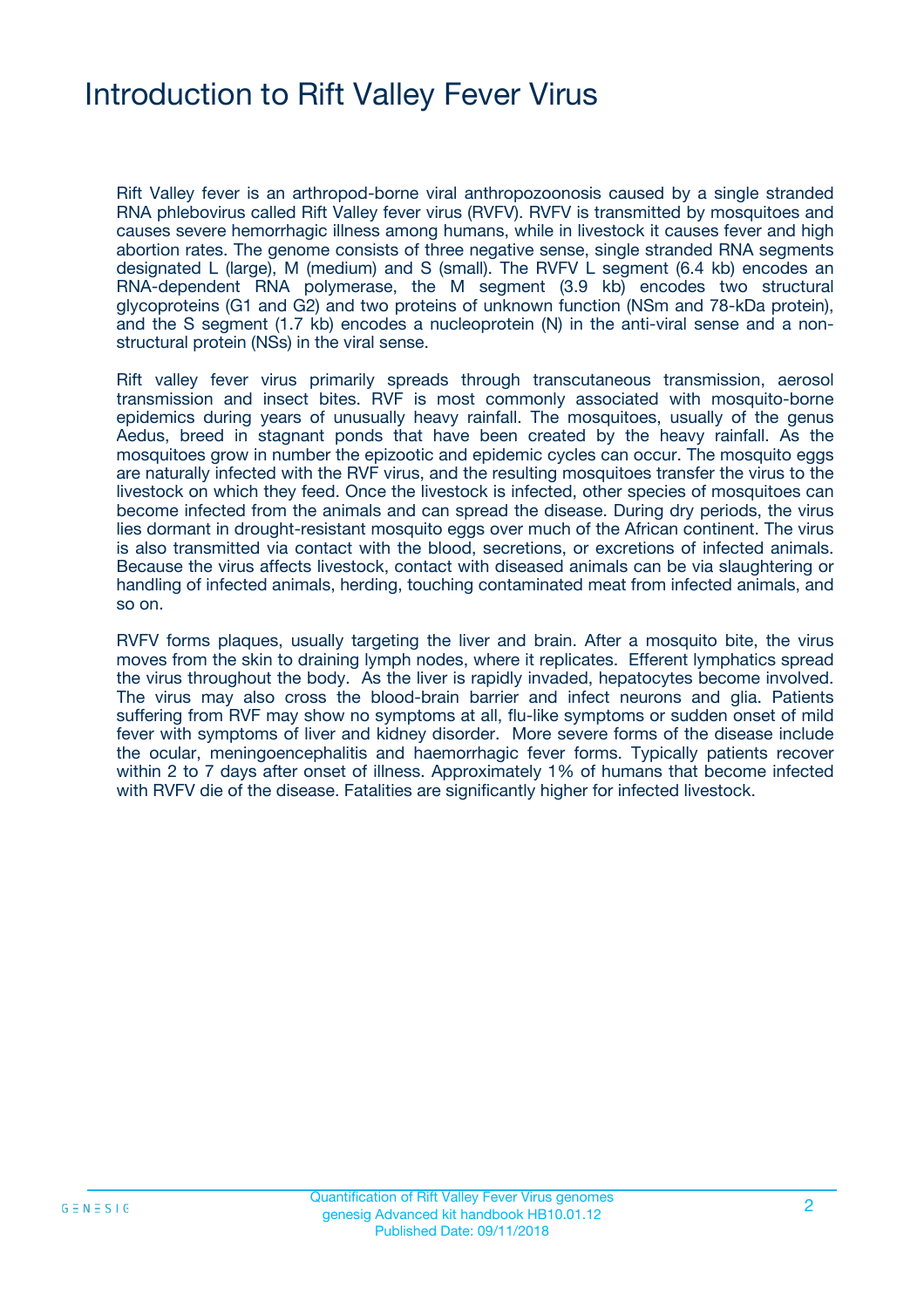# **Specificity**

The Primerdesign genesig Kit for Rift Valley Fever Virus (RVFV) genomes is designed for the in vitro quantification of RVFV genomes. The kit is designed to have a broad detection profile. Specifically, the primers represent 100% homology with over 95% of the NCBI database reference sequences available at the time of design.

The dynamics of genetic variation means that new sequence information may become available after the initial design. Primerdesign periodically reviews the detection profiles of our kits and when required releases new versions.

If you require further information, or have a specific question about the detection profile of this kit then please send an e.mail to enquiry@primerdesign.co.uk and our bioinformatics team will answer your question.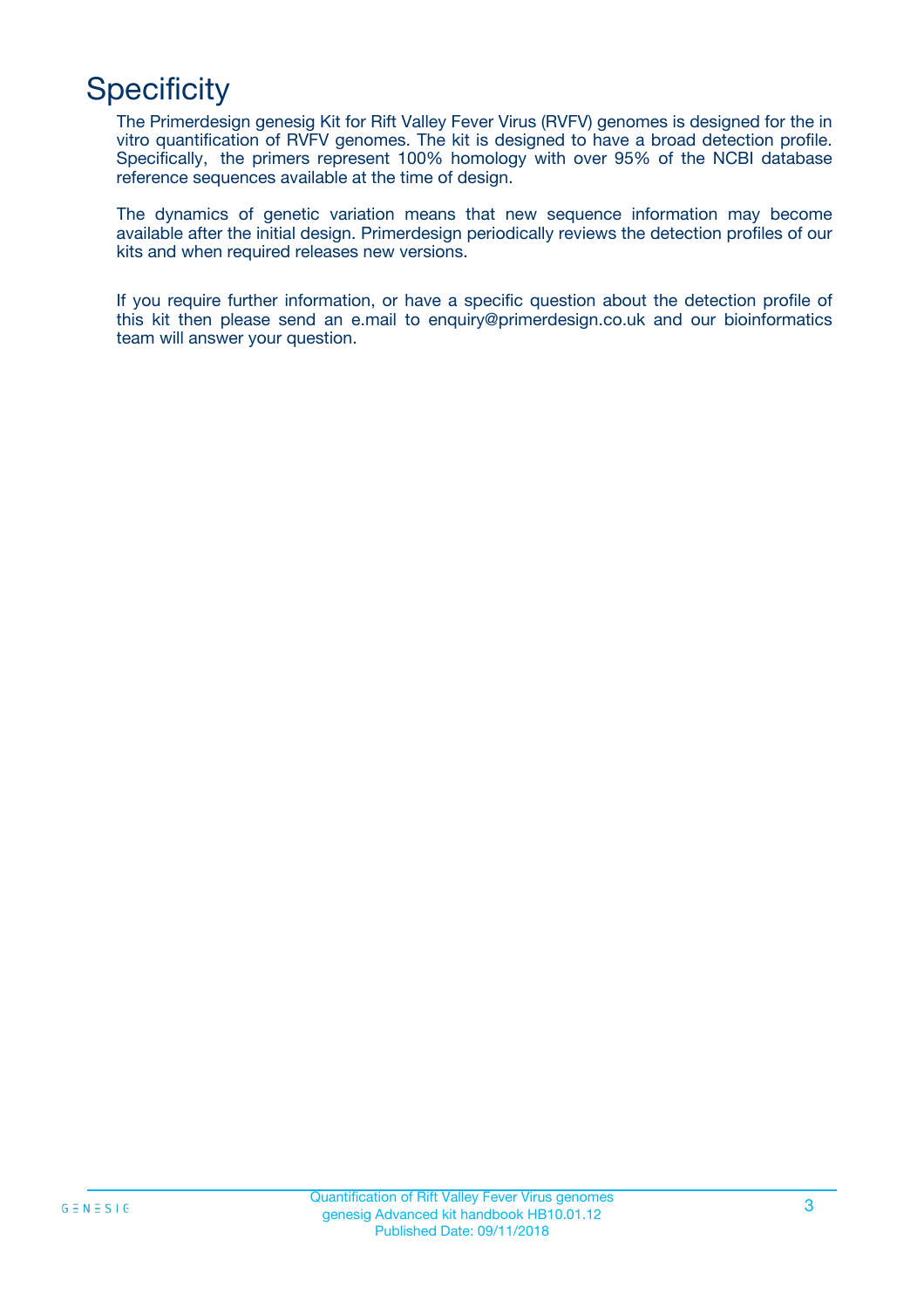### **Kit contents**

- **RVFV specific primer/probe mix (150 reactions BROWN) FAM labelled**
- **RVFV positive control template (for Standard curve RED)**
- **Internal extraction control primer/probe mix (150 reactions BROWN) VIC labelled as standard**
- **Internal extraction control RNA (150 reactions BLUE)**
- **Endogenous control primer/probe mix (150 reactions BROWN) FAM labelled**
- **RNase/DNase free water (WHITE) for resuspension of primer/probe mixes**
- **Template preparation buffer (YELLOW) for resuspension of internal control template, positive control template and standard curve preparation**

### **Reagents and equipment to be supplied by the user**

#### **Real-time PCR Instrument**

#### **Extraction kit**

This kit is recommended for use with genesig Easy DNA/RNA Extraction kit. However, it is designed to work well with all processes that yield high quality RNA and DNA with minimal PCR inhibitors.

#### **oasigTM lyophilised OneStep or Precision**®**PLUS OneStep 2X RT-qPCR Master Mix** Contains complete OneStep RT-qPCR master mix

**Pipettors and Tips**

**Vortex and centrifuge**

**Thin walled 1.5 ml PCR reaction tubes**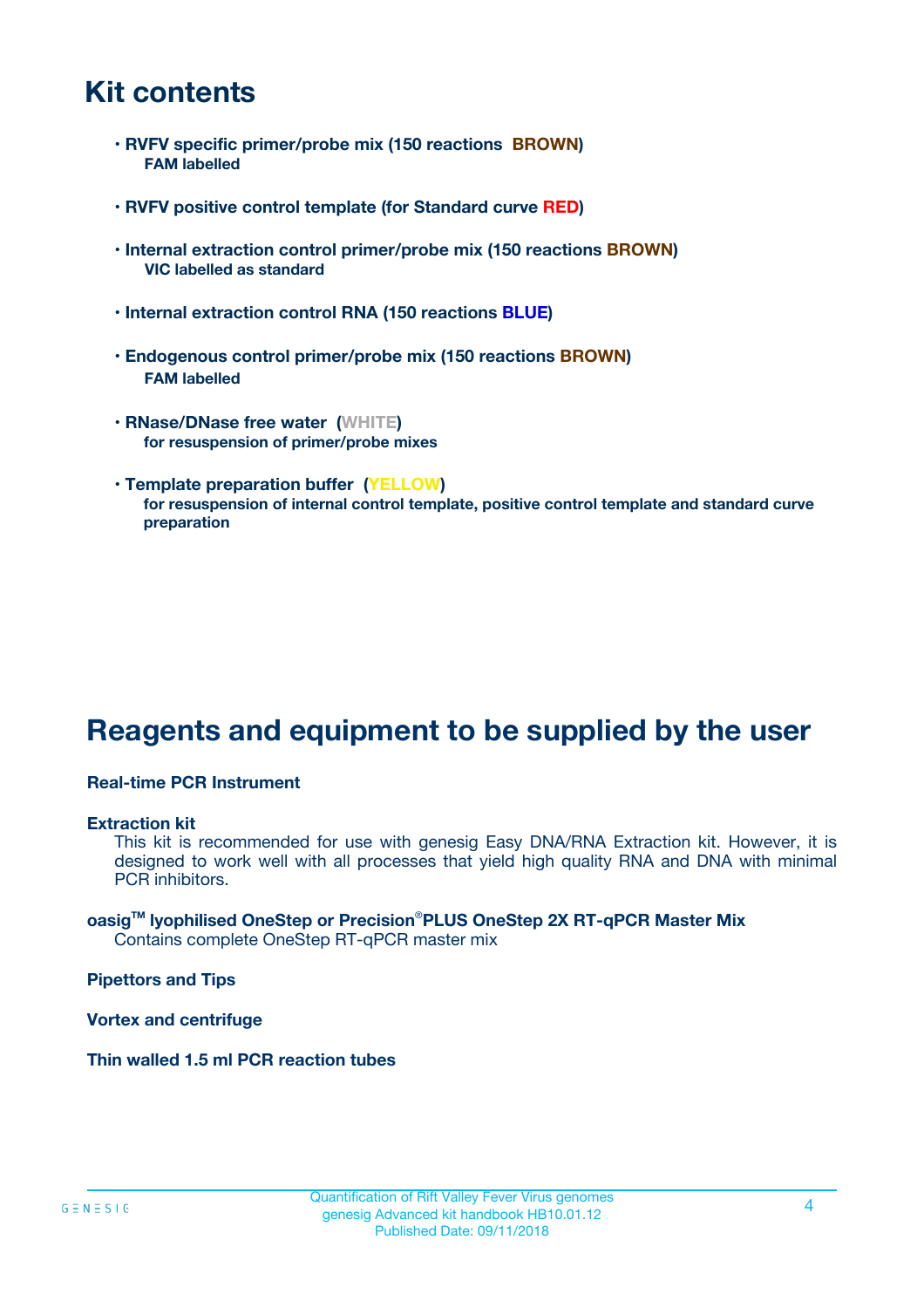### Kit storage and stability

This kit is stable at room temperature but should be stored at -20ºC on arrival. Once the lyophilised components have been resuspended they should not be exposed to temperatures above -20°C for longer than 30 minutes at a time and unnecessary repeated freeze/thawing should be avoided. The kit is stable for six months from the date of resuspension under these circumstances.

If a standard curve dilution series is prepared this can be stored frozen for an extended period. If you see any degradation in this serial dilution a fresh standard curve can be prepared from the positive control.

Primerdesign does not recommend using the kit after the expiry date stated on the pack.

### Suitable sample material

All kinds of sample material suited for PCR amplification can be used. Please ensure the samples are suitable in terms of purity, concentration, and RNA/DNA integrity (An internal PCR control is supplied to test for non specific PCR inhibitors). Always run at least one negative control with the samples. To prepare a negative-control, replace the template RNA sample with RNase/DNase free water.

### Dynamic range of test

Under optimal PCR conditions genesig RVFV detection kits have very high priming efficiencies of >95% and can detect less than 100 copies of target template.

### Notices and disclaimers

This product is developed, designed and sold for research purposes only. It is not intended for human diagnostic or drug purposes or to be administered to humans unless clearly expressed for that purpose by the Food and Drug Administration in the USA or the appropriate regulatory authorities in the country of use. During the warranty period Primerdesign genesig detection kits allow precise and reproducible data recovery combined with excellent sensitivity. For data obtained by violation to the general GLP guidelines and the manufacturer's recommendations the right to claim under guarantee is expired. PCR is a proprietary technology covered by several US and foreign patents. These patents are owned by Roche Molecular Systems Inc. and have been sub-licensed by PE Corporation in certain fields. Depending on your specific application you may need a license from Roche or PE to practice PCR. Additional information on purchasing licenses to practice the PCR process may be obtained by contacting the Director of Licensing at Roche Molecular Systems, 1145 Atlantic Avenue, Alameda, CA 94501 or Applied Biosystems business group of the Applera Corporation, 850 Lincoln Centre Drive, Foster City, CA 94404. In addition, the 5' nuclease assay and other homogeneous amplification methods used in connection with the PCR process may be covered by U.S. Patents 5,210,015 and 5,487,972, owned by Roche Molecular Systems, Inc, and by U.S. Patent 5,538,848, owned by The Perkin-Elmer Corporation.

### Trademarks

Primerdesign™ is a trademark of Primerdesign Ltd.

genesig® is a registered trademark of Primerdesign Ltd.

The PCR process is covered by US Patents 4,683,195, and 4,683,202 and foreign equivalents owned by Hoffmann-La Roche AG. BI, ABI PRISM® GeneAmp® and MicroAmp® are registered trademarks of the Applera Genomics (Applied Biosystems Corporation). BIOMEK® is a registered trademark of Beckman Instruments, Inc.; iCycler™ is a registered trademark of Bio-Rad Laboratories, Rotor-Gene is a trademark of Corbett Research. LightCycler™ is a registered trademark of the Idaho Technology Inc. GeneAmp®, TaqMan® and AmpliTaqGold® are registered trademarks of Roche Molecular Systems, Inc., The purchase of the Primerdesign ™ reagents cannot be construed as an authorization or implicit license to practice PCR under any patents held by Hoffmann-LaRoche Inc.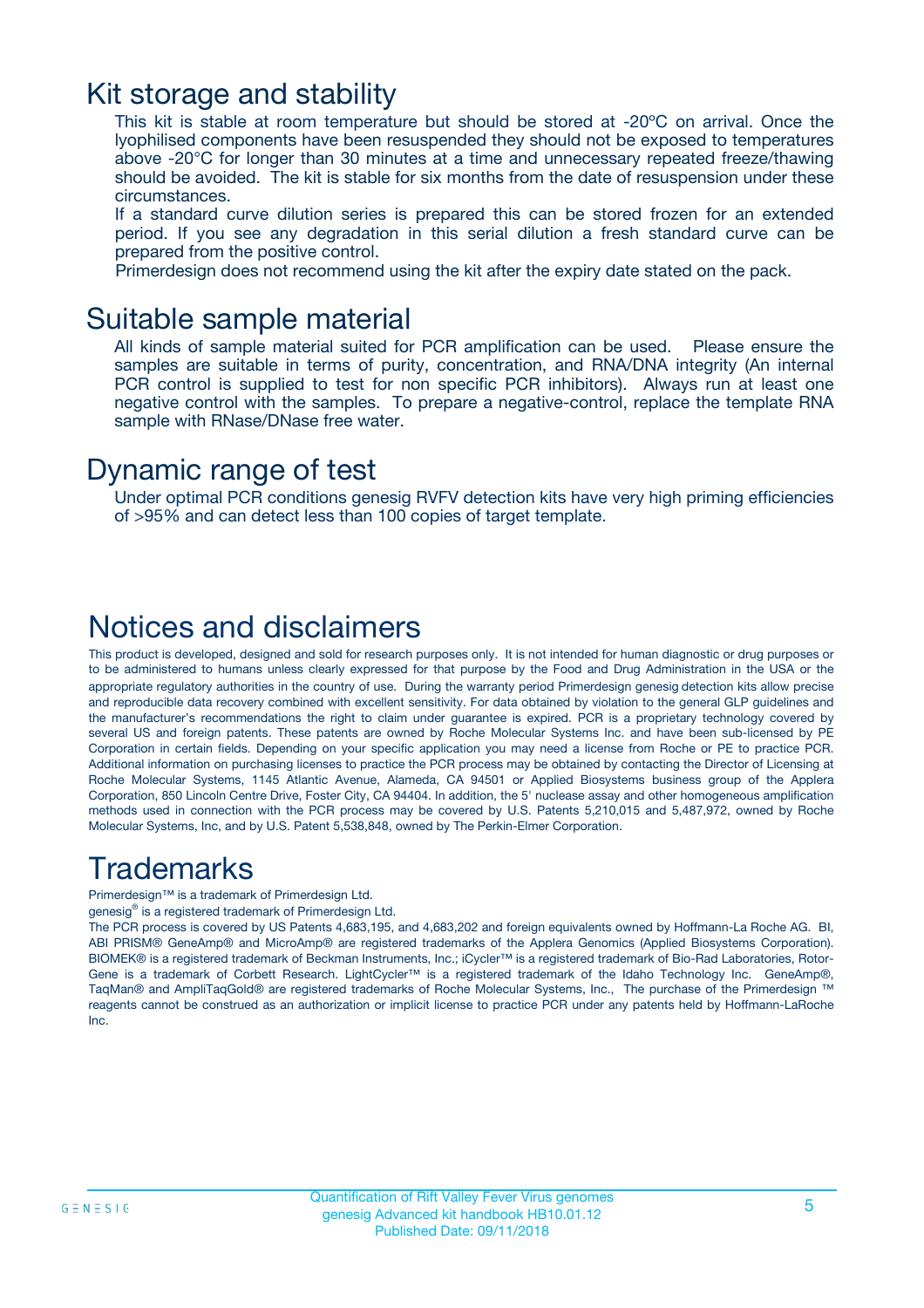### **Principles of the test**

#### **Real-time PCR**

A RVFV specific primer and probe mix is provided and this can be detected through the FAM channel.

The primer and probe mix provided exploits the so-called TaqMan® principle. During PCR amplification, forward and reverse primers hybridize to the RVFV cDNA. A fluorogenic probe is included in the same reaction mixture which consists of a DNA probe labeled with a 5`-dye and a 3`-quencher. During PCR amplification, the probe is cleaved and the reporter dye and quencher are separated. The resulting increase in fluorescence can be detected on a range of qPCR platforms.

#### **Positive control**

For copy number determination and as a positive control for the PCR set up, the kit contains a positive control template.

This can be used to generate a standard curve of RVFV copy number / Cq value. Alternatively the positive control can be used at a single dilution where full quantitative analysis of the samples is not required. Each time the kit is used, at least one positive control reaction must be included in the run. A positive result indicates that the primers and probes for detecting the target RVFV gene worked properly in that particular experimental scenario. If a negative result is obtained the test results are invalid and must be repeated. Care should be taken to ensure that the positive control does not contaminate any other kit component which would lead to false-positive results. This can be achieved by handling this component in a Post PCR environment. Care should also be taken to avoid cross-contamination of other samples when adding the positive control to the run. This can be avoided by sealing all other samples and negative controls before pipetting the positive control into the positive control well.

#### **Negative control**

To validate any positive findings a negative control reaction should be included every time the kit is used. For this reaction the RNase/DNase free water should be used instead of template. A negative result indicates that the reagents have not become contaminated while setting up the run.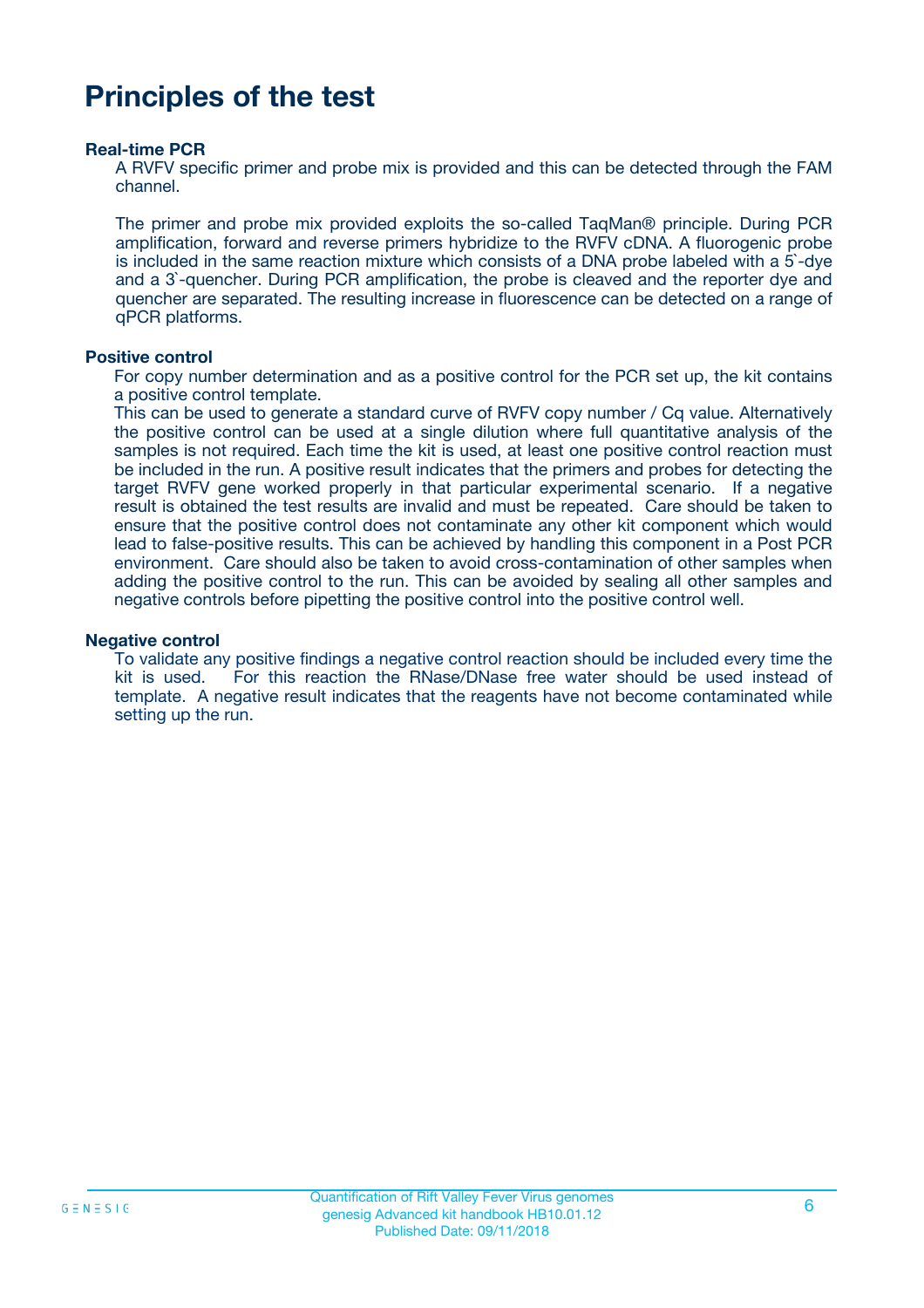#### **Internal RNA extraction control**

When performing RNA extraction, it is often advantageous to have an exogenous source of RNA template that is spiked into the lysis buffer. This control RNA is then co-purified with the sample RNA and can be detected as a positive control for the extraction process. Successful co-purification and qPCR for the control RNA also indicates that PCR inhibitors are not present at a high concentration.

A separate qPCR primer/probe mix are supplied with this kit to detect the exogenous RNA using qPCR. The PCR primers are present at PCR limiting concentrations which allows multiplexing with the target sequence primers. Amplification of the control cDNA does not interfere with detection of the RVFV target cDNA even when present at low copy number. The Internal control is detected through the VIC channel and gives a Cq value of 28+/-3 depending on the level of sample dilution.

#### **Endogenous control**

To confirm extraction of a valid biological template, a primer and probe mix is included to detect an endogenous gene. Detection of the endogenous control is through the FAM channel and it is NOT therefore possible to perform a multiplex with the RVFV primers. A poor endogenous control signal may indicate that the sample did not contain sufficient biological material.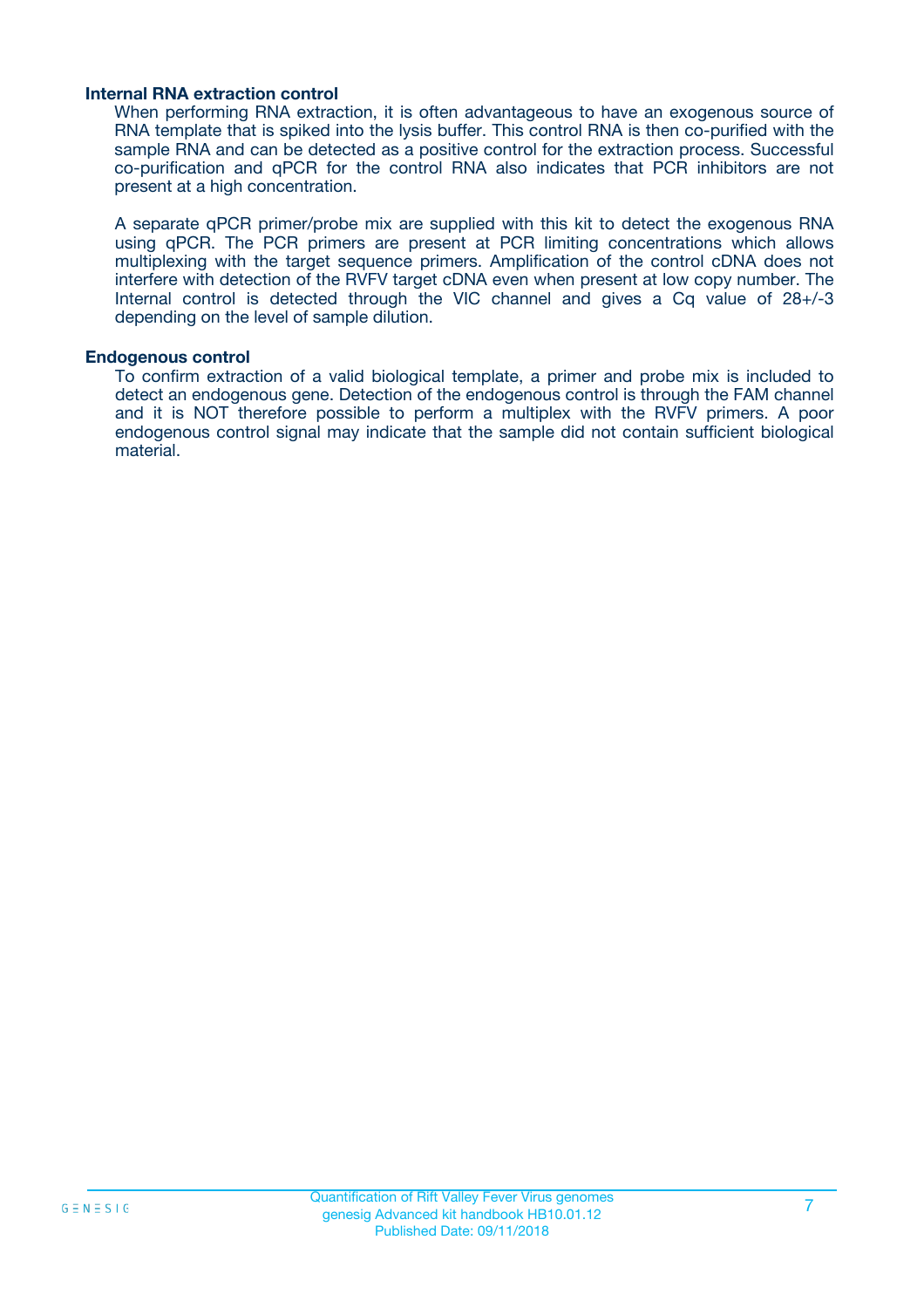### Resuspension protocol

To minimize the risk of contamination with foreign DNA, we recommend that all pipetting be performed in a PCR clean environment. Ideally this would be a designated PCR lab or PCR cabinet. Filter tips are recommended for all pipetting steps.

- **1. Pulse-spin each tube in a centrifuge before opening.** This will ensure lyophilised primer and probe mix is in the base of the tube and is not spilt upon opening the tube.
- **2. Resuspend the primer/probe mixes in the RNase/DNase free water supplied, according to the table below:**

To ensure complete resuspension, vortex each tube thoroughly.

| Component - resuspend in water                       | Volume   |
|------------------------------------------------------|----------|
| <b>Pre-PCR pack</b>                                  |          |
| RVFV primer/probe mix (BROWN)                        | $165$ µl |
| Internal extraction control primer/probe mix (BROWN) | $165$ µl |
| Endogenous control primer/probe mix (BROWN)          | 165 µl   |

**3. Resuspend the internal control template and positive control template in the template preparation buffer supplied, according to the table below:** To ensure complete resuspension, vortex each tube thoroughly.

| Component - resuspend in template preparation buffer |          |  |  |
|------------------------------------------------------|----------|--|--|
| <b>Pre-PCR heat-sealed foil</b>                      |          |  |  |
| Internal extraction control RNA (BLUE)               |          |  |  |
| <b>Post-PCR heat-sealed foil</b>                     |          |  |  |
| RVFV Positive Control Template (RED) *               | $500$ µl |  |  |

\* This component contains high copy number template and is a VERY significant contamination risk. It must be opened and handled in a separate laboratory environment, away from the other components.

### RNA extraction

The internal extraction control RNA can be added either to the RNA lysis/extraction buffer or to the RNA sample once it has been resuspended in lysis buffer.

#### **DO NOT add the internal extraction control RNA directly to the unprocessed biological sample as this will lead to degradation and a loss in signal.**

- **1. Add 4µ**l **of the Internal extraction control RNA (BLUE) to each sample in RNA lysis/extraction buffer per sample.**
- **2. Complete RNA extraction according to the manufacturer's protocols.**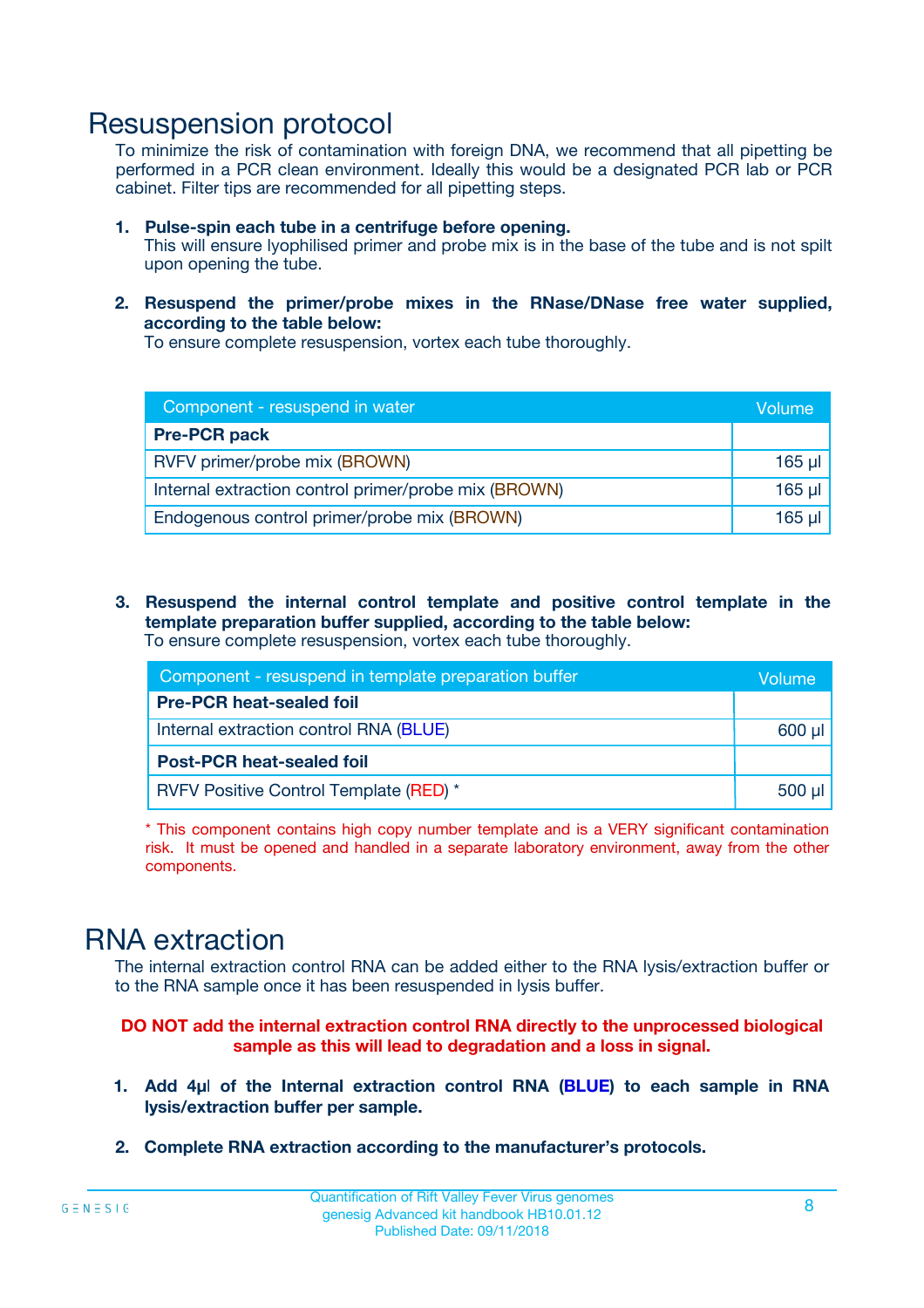# OneStep RT-qPCR detection protocol

#### **For optimum performance and sensitivity.**

All pipetting steps and experimental plate set up should be performed on ice. After the plate is poured proceed immediately to the OneStep amplification protocol. Prolonged incubation of reaction mixes at room temperature can lead to PCR artifacts that reduce the sensitivity of detection.

#### **1. For each RNA sample prepare a reaction mix according to the table below: Include sufficient reactions for positive and negative controls.**

| Component                                                    | <b>Volume</b> |
|--------------------------------------------------------------|---------------|
| oasig OneStep or PrecisionPLUS OneStep 2X RT-qPCR Master Mix | $10 \mu$      |
| RVFV primer/probe mix (BROWN)                                | 1 µI          |
| Internal extraction control primer/probe mix (BROWN)         | 1 µl          |
| <b>RNase/DNase free water (WHITE)</b>                        | $3 \mu$       |
| <b>Final Volume</b>                                          | 15 µl         |

**2. For each RNA sample prepare an endogenous control reaction according to the table below (optional):**

This control reaction will provide crucial information regarding the quality of the biological sample.

| Component                                                    | Volume          |
|--------------------------------------------------------------|-----------------|
| oasig OneStep or PrecisionPLUS OneStep 2X RT-qPCR Master Mix | 10 µl           |
| Endogenous control primer/probe mix (BROWN)                  | 1 µl            |
| <b>RNase/DNase free water (WHITE)</b>                        | $4 \mu$         |
| <b>Final Volume</b>                                          | $15$ µl $\vert$ |

- **3. Pipette 15µl of these mixes into each well according to your qPCR experimental plate set up.**
- **4. Pipette 5µl of RNA template into each well, according to your experimental plate set up.**

For negative control wells use 5µl of RNase/DNase free water. The final volume in each well is 20µl.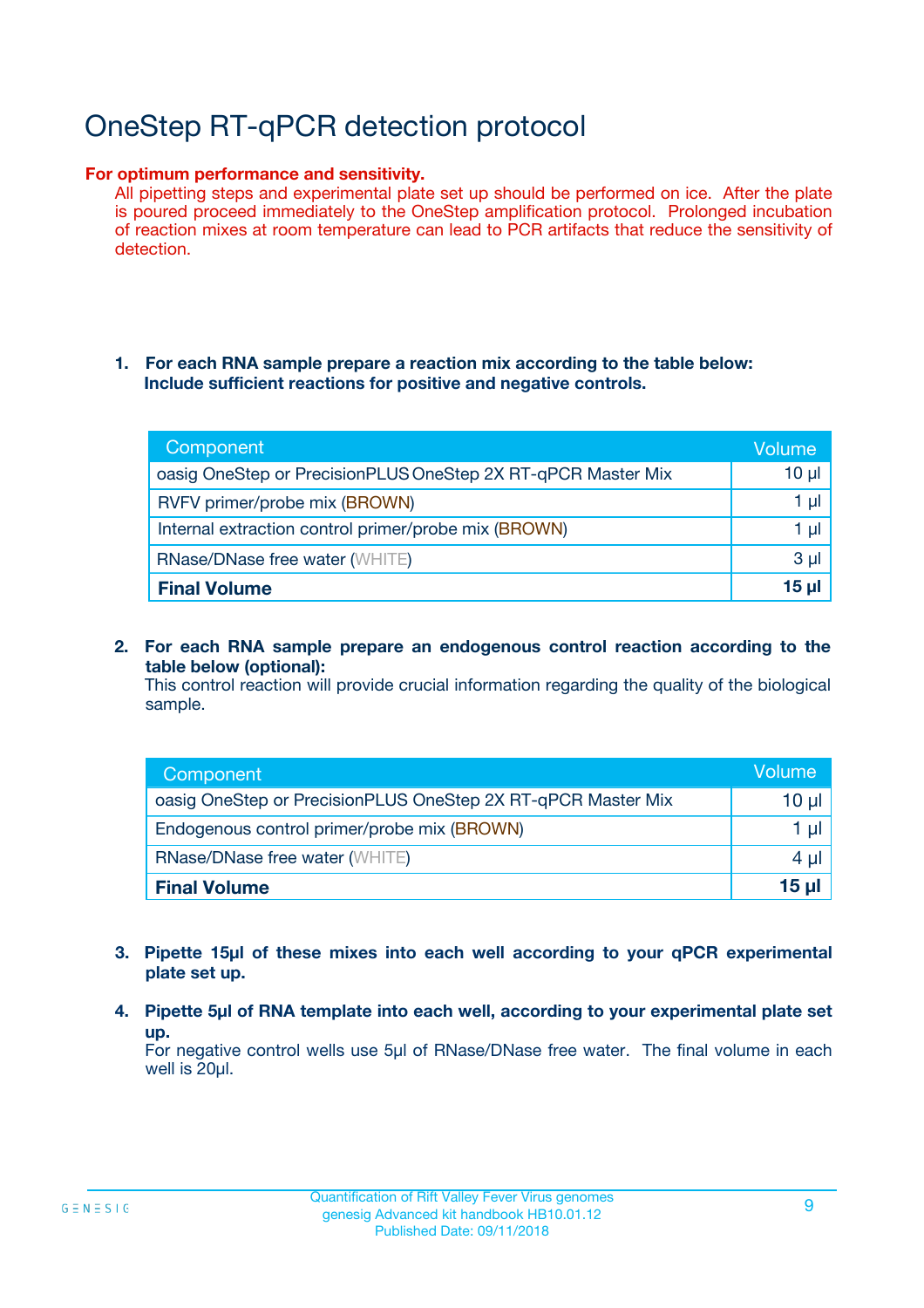**5. If a standard curve is included for quantitative analysis prepare a reaction mix according to the table below:**

| Component                                                    | Volume       |
|--------------------------------------------------------------|--------------|
| oasig OneStep or PrecisionPLUS OneStep 2X RT-qPCR Master Mix | 10 µl        |
| RVFV primer/probe mix (BROWN)                                |              |
| <b>RNase/DNase free water (WHITE)</b>                        | 4 U          |
| <b>Final Volume</b>                                          | <u>15 µl</u> |

- **6. Preparation of standard curve dilution series.**
	- **1) Pipette 90µl of template preparation buffer into 5 tubes and label 2-6**
	- **2) Pipette 10µl of Positive Control Template (RED) into tube 2**
	- **3) Vortex thoroughly**
	- **4) Change pipette tip and pipette 10 µl from tube 2 into tube 3**
	- **5) Vortex thoroughly**

**Repeat steps 4 and 5 to complete the dilution series**

| <b>Standard Curve</b>         | <b>Copy Number</b>     |
|-------------------------------|------------------------|
| Tube 1 Positive control (RED) | $2 \times 10^5$ per µl |
| Tube 2                        | $2 \times 10^4$ per µl |
| Tube 3                        | $2 \times 10^3$ per µl |
| Tube 4                        | $2 \times 10^2$ per µl |
| Tube 5                        | 20 per µl              |
| Tube 6                        | 2 per µl               |

**7. Pipette 5µl of standard template into each well for the standard curve according to your plate set-up**

The final volume in each well is 20µl.

### OneStep RT-qPCR Amplification Protocol

Amplification conditions using oasig OneStep or PrecisionPLUS OneStep 2X RT-qPCR Master Mix.

|             | <b>Step</b>                  | <b>Time</b>      | <b>Temp</b> |
|-------------|------------------------------|------------------|-------------|
|             | <b>Reverse Transcription</b> | $10 \text{ min}$ | 55 °C       |
|             | Enzyme activation            | 2 min            | 95 °C       |
| Cycling x50 | Denaturation                 | 10 <sub>s</sub>  | 95 °C       |
|             | <b>DATA COLLECTION *</b>     | 60 s             | 60 °C       |

\* Fluorogenic data should be collected during this step through the FAM and VIC channels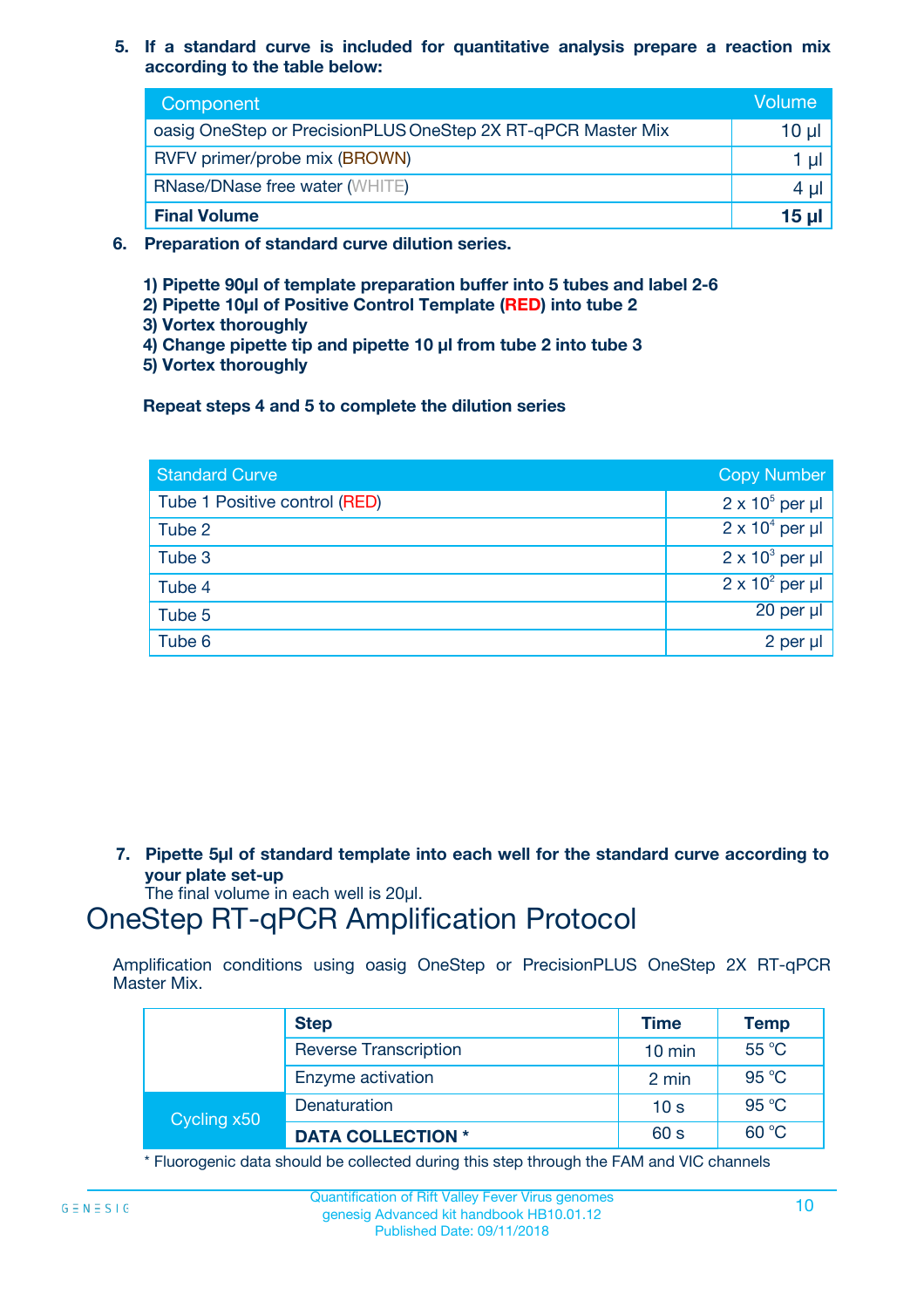### Interpretation of results

| <b>Target</b><br>(FAM) | Internal<br>control<br>(NIC) | <b>Positive</b><br>control | <b>Negative</b><br>control | Interpretation                                                                                                  |
|------------------------|------------------------------|----------------------------|----------------------------|-----------------------------------------------------------------------------------------------------------------|
| $\leq 30$              | $+ 1 -$                      | ÷                          |                            | <b>POSITIVE QUANTITATIVE RESULT</b><br>calculate copy number                                                    |
| > 30                   | ÷                            | ÷                          |                            | <b>POSITIVE QUANTITATIVE RESULT</b><br>calculate copy number                                                    |
| > 30                   |                              | ÷                          |                            | <b>POSITIVE QUALITATIVE RESULT</b><br>do not report copy number as this<br>may be due to poor sample extraction |
|                        | ÷                            | ÷                          |                            | <b>NEGATIVE RESULT</b>                                                                                          |
| $+ 1 -$                | $+ 1 -$                      | ÷                          | $\leq$ 35                  | <b>EXPERIMENT FAILED</b><br>due to test contamination                                                           |
|                        | $+ 1 -$                      |                            | > 35                       | $\star$                                                                                                         |
|                        |                              | ÷                          |                            | <b>SAMPLE PREPARATION FAILED</b>                                                                                |
|                        |                              |                            |                            | <b>EXPERIMENT FAILED</b>                                                                                        |

Positive control template (**RED**) is expected to amplify between Cq 16 and 23. Failure to satisfy this quality control criterion is a strong indication that the experiment has been compromised.

\*Where the test sample is positive and the negative control is positive with a  $Cq > 35$ , the sample must be reinterpreted based on the relative signal strength of the two results:



If the sample amplifies  $> 5$  Cq earlier than the negative control then the sample should be reinterpreted (via the table above) with the negative control verified as negative.



If the sample amplifies  $< 5$  Cq earlier than the negative control then the positive sample result is invalidated and the result should be determined inconclusive due to test contamination. The test for this sample should be repeated.